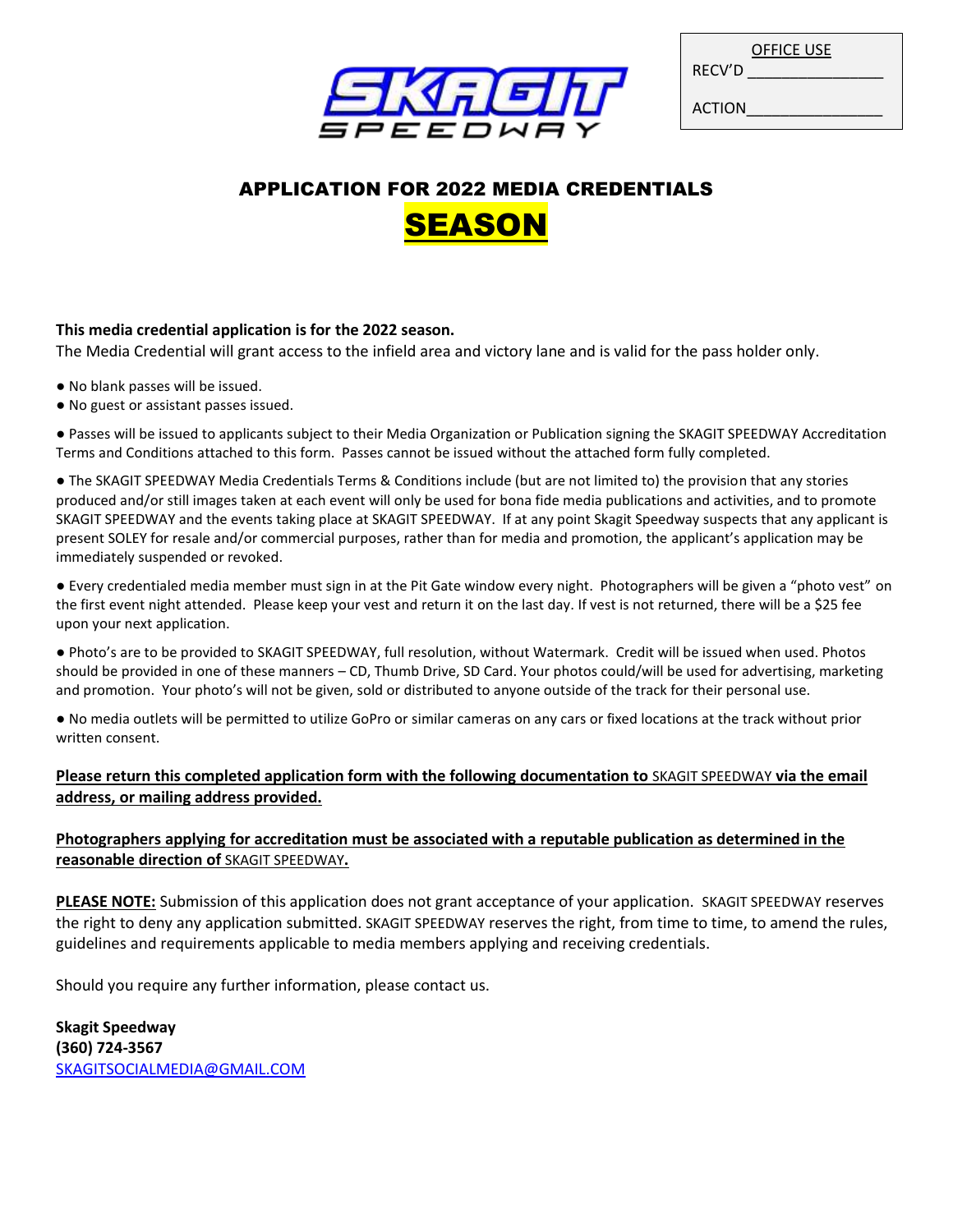

|        | <b>OFFICE USE</b> |  |
|--------|-------------------|--|
| RECV'D |                   |  |

ACTION\_\_\_\_\_\_\_\_\_\_\_\_\_\_\_\_

## APPLICATION FOR 2022 MEDIA CREDENTIALS SEASON

| ____ Journalist _______ Photographer _____ Videographer _____ Radio |  |  |  |  |
|---------------------------------------------------------------------|--|--|--|--|
|                                                                     |  |  |  |  |
|                                                                     |  |  |  |  |
|                                                                     |  |  |  |  |
|                                                                     |  |  |  |  |
| (sell post to Facebook?)                                            |  |  |  |  |
|                                                                     |  |  |  |  |
|                                                                     |  |  |  |  |
|                                                                     |  |  |  |  |

### **2022 SPECIAL EVENT DATES DIRT CUP – JUNE 23, 24, 25** / **SUMMER NATIONALS – JULY 22, 23 WORLD OF OUTLAWS – SEPTEMBER 1, 2 ,3**

*PLEASE NOTE: Submission of this application does not grant acceptance of your application. Skagit Speedway reserves the right to deny any application submitted. Skagit Speedway reserves the right, from time to time, to amend the rules, guidelines and requirements applicable to media members applying and receiving credentials.*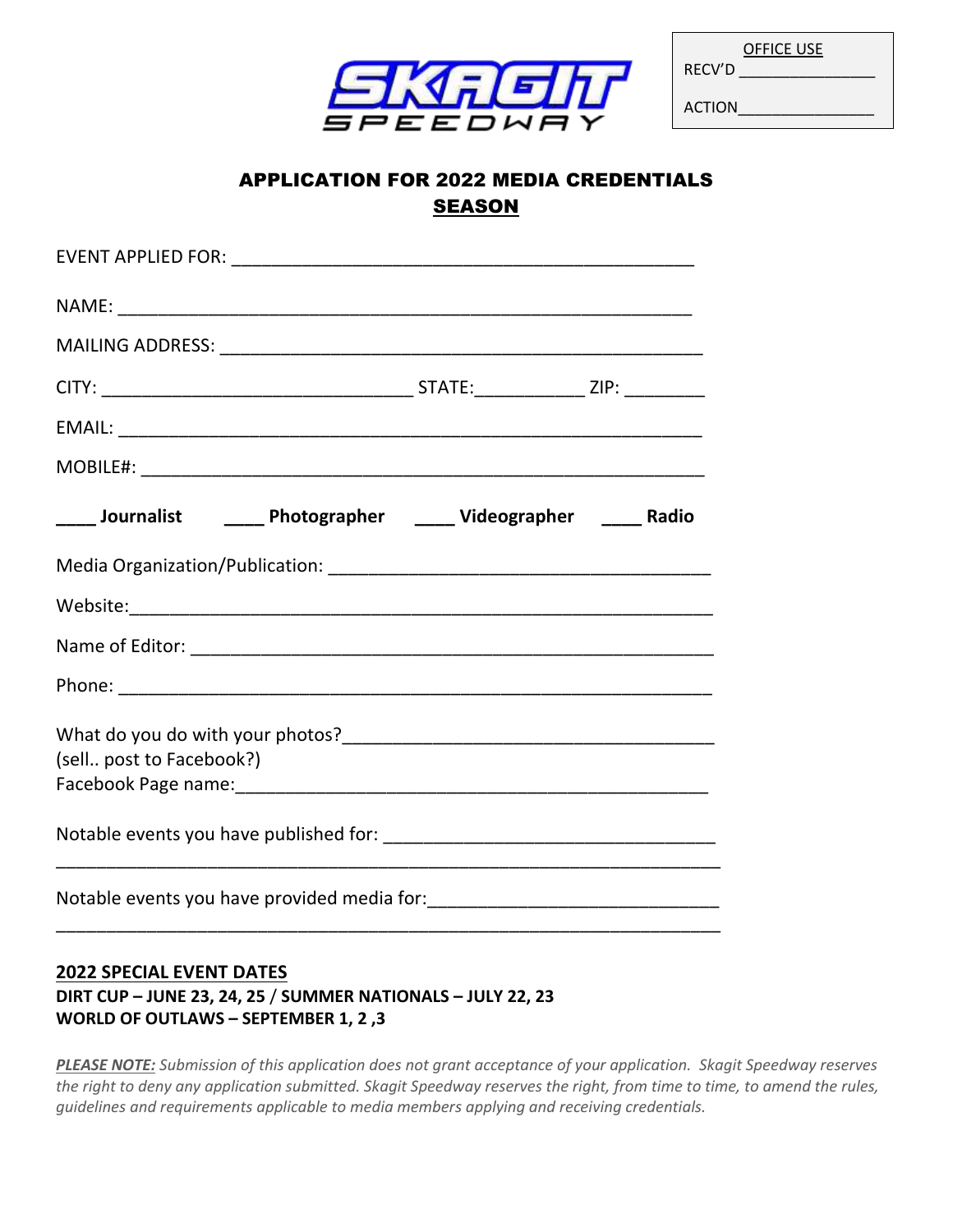

## **2022 SEASON - Media Accreditation Terms & Conditions with Waiver and Release, Express Assumption of Risk, and Indemnity Agreement**

All media accreditation is issued by SKAGIT SPEEDWAY in the form of either a Media Pass or a Temporary Media Pass (the *"Pass*") and is subject to acceptance of the following terms and conditions. All successful applicants (each an "*Accredited Party*") and each individual nominated by an Accredited Party to hold a Pass (each a "*Pass Holder*") and each person receiving a credential to enter the SKAGIT SPEEDWAY premises and attend events and activities on the premises accept and agree to abide by the following:

Each Pass shall be used solely for the Pass Holder of the Accredited Party, and it cannot be transferred or assigned to any other person or entity.

At all times, SKAGIT SPEEDWAY retains the sole and absolute discretion to determine whether or not to approve an application for a Pass or designate any entity or person as an Accredited Party or Pass Holder for any of the events and activities taking place at SKAGIT SPEEDWAY (collectively, the "*Events*").

Transfer, assignment or misuse of the Pass shall be cause for suspension or revocation in SKAGIT SPEEDWAY sole and absolute discretion. SKAGIT SPEEDWAY takes no responsibility for, and the Accredited Party and Pass Holder agree to indemnify SKAGIT SPEEDWAY against all liability resulting from, any third party claims or third party personal injury, death, damage or loss of any kind suffered or sustained by any third party using the Pass without the express written permission of SKAGIT SPEEDWAY.

The Pass remains the property of SKAGIT SPEEDWAY, and may be withdrawn by SKAGIT SPEEDWAY at any time. SKAGIT SPEEDWAY reserves the right to refuse any person access to any area at the Events at any time. Access to SKAGIT SPEEDWAY and the Events, and receipt of a Pass by an Accredited Party and Pass Holder, are privileges and not rights. These terms and conditions may be amended, modified, and updated by SKAGIT SPEEDWAY from time to time in its discretion. The Accredited Party and Pass Holder agree to become and remain familiar with the terms and conditions as they may be amended, modified, and updated. The Accredited Party and Pass Holder understand that it may request copies of all current terms and conditions any time from SKAGIT SPEEDWAY, and SKAGIT SPEEDWAY shall make the current terms and conditions available upon reasonable request. The Accredited Party and Pass Holder acknowledge that it/he/she was offered a copy of this agreement.

The Accredited Party and the Pass Holder acknowledge that the nature of motor racing involves inherent risks and dangers to persons attending the Events, and acknowledge that they have been warned that in attending the Events there is the possibility of an accident causing injury, death or property damage. The Accredited Party and Pass Holder EXPRESSLY ASSUME ALL RISKS AND DANGERS associated with the Events, its/his/her presence on the premises of SKAGIT SPEEDWAY, and its/his/her participation in the Events in any capacity whatsoever, which include, but are not limited to, the risk of being struck by vehicles, objects, or equipment and/or making contact with or colliding with other participants, spectators, other persons, equipment and natural or manmade objects, and encountering fire and other chemicals. The Events will include participants of all skill and experience levels (including both professional and amateur persons) and varying levels of equipment, and the Accredited Party and Pass Holder expressly assume the risks associated with mixed and varying skill levels and varying equipment. The Accredited Party and Pass Holder also acknowledge that there may be undefined and presently unknown risks and dangers associated with the Events, and that there may be risks and dangers that may result from the NEGLIGENCE of the Associated Bodies (defined below). This includes the potential NEGLIGENCE in the implementation or enforcement of (or the failure to implement or enforce) any rules, regulation or guidelines related to the Events and/or the potential ordinary negligence in the selection, use, operation, design, or maintenance of any equipment, course, competition, facility or service related to the Events.